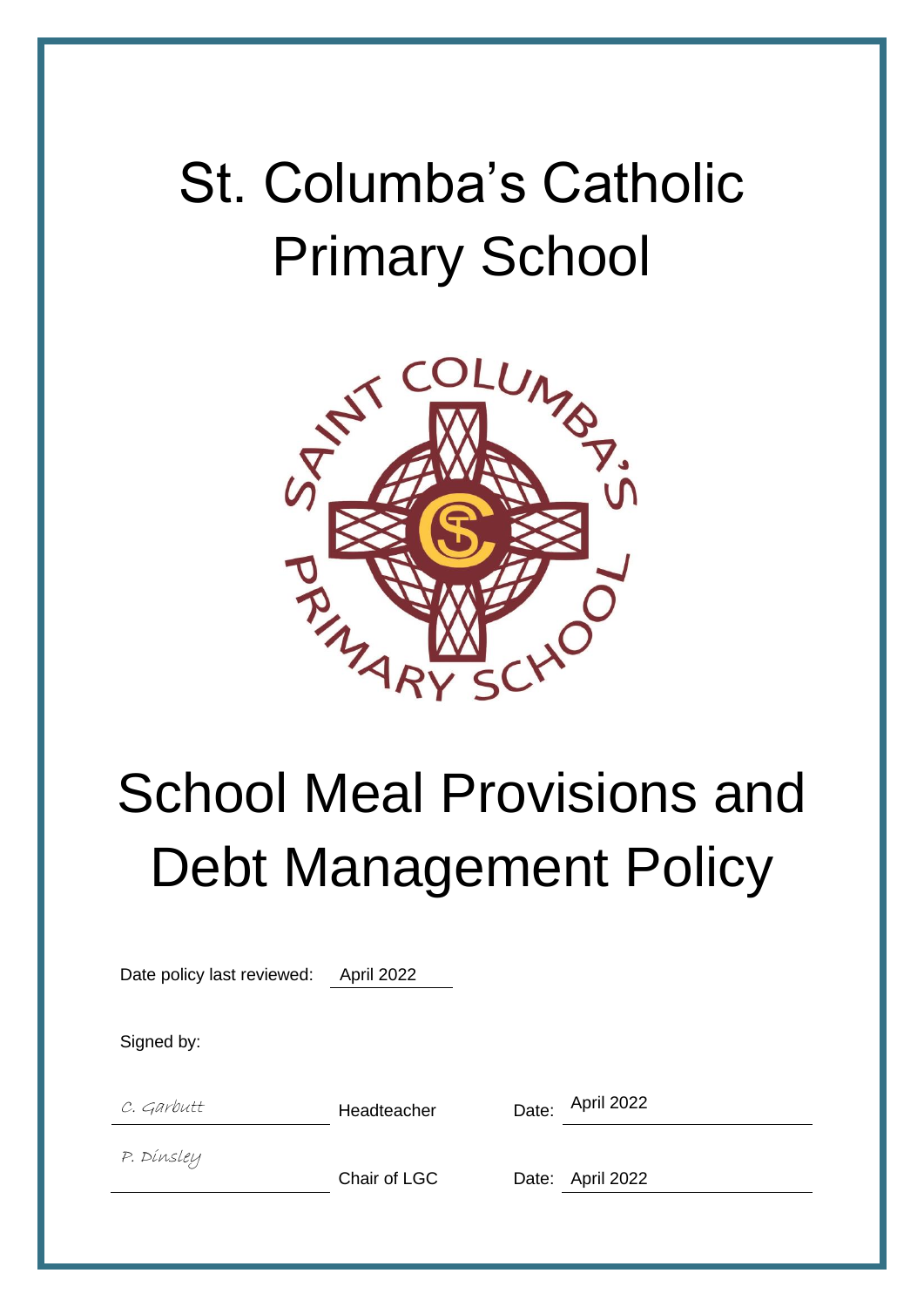## **Contents:**

#### **[Statement of intent](#page-2-0)**

- 1. [Legal framework](#page-3-0)
- 2. [Charging for school meals](#page-3-1)
- 3. [Free school meals](#page-3-2) (FSM)
- 4. [Management of school meal debts](#page-4-0)
- 5. [Exceptional circumstances and remissions](#page-5-0)
- 6. [Monitoring and review](#page-5-1)

#### **Appendices**

- A. [Reminder letter](#page-6-0)
- B. [Final warning letter](#page-7-0)
- C. [Outstanding debt payment plan letter](#page-8-0)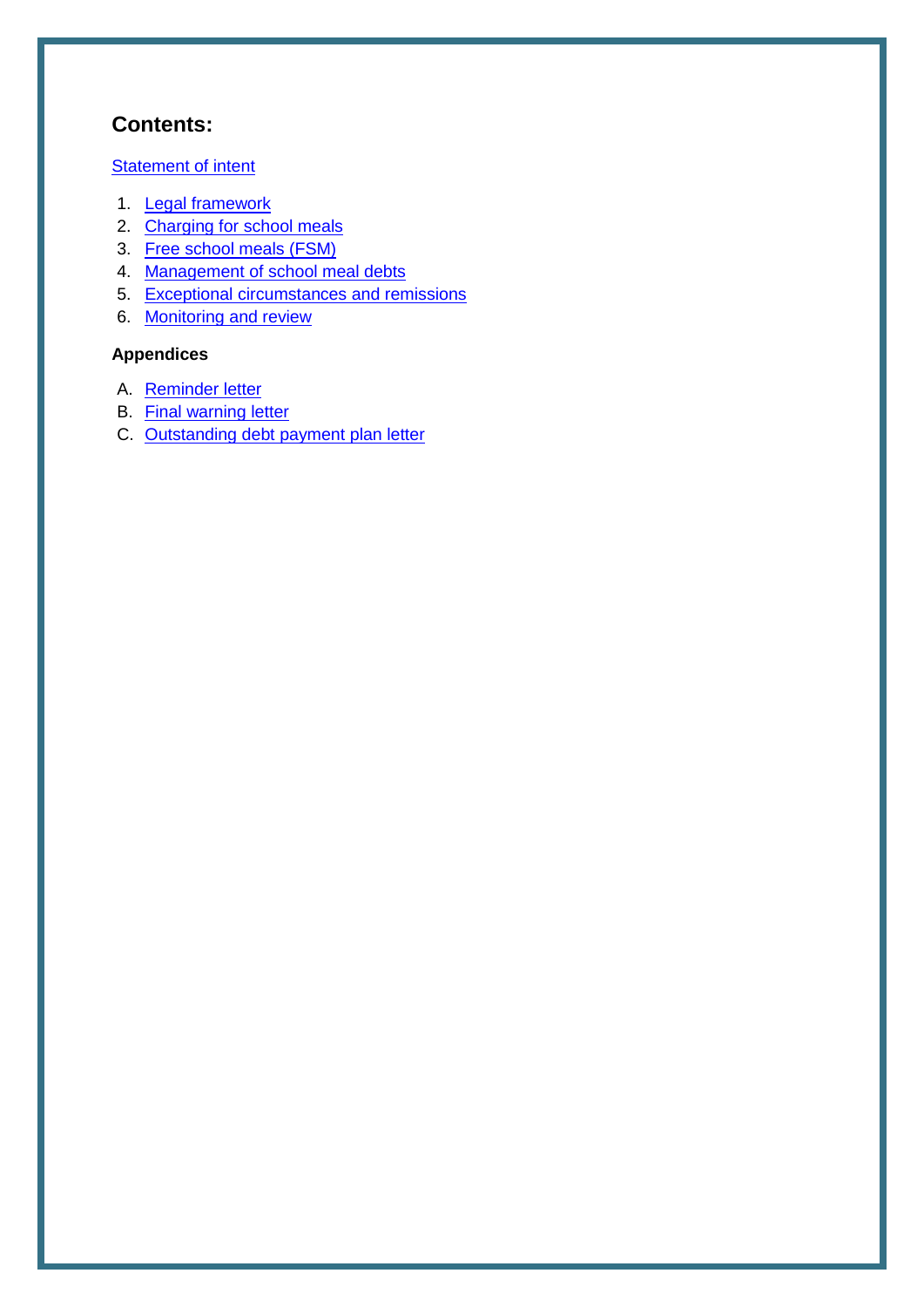### <span id="page-2-0"></span>**Statement of intent**

St. Columba's Catholic Primary is committed to ensuring equal opportunities for all pupils, regardless of financial circumstances, and has established the following policy and procedures to ensure that no child is discriminated against.

The Local Governing Committee is responsible for ensuring that school meal provisions are accessible to all pupils and that procedures are in place for the recovery of any outstanding debt.

This policy has been adopted to ensure that there is a consistent and fair approach to debt incurred by parents whose children eat school meals. The responsibility falls on the school to pursue instances of non-payment.

This policy is pertinent to school meal provisions but can also be applied to debt incurred through residential visits or extra-curricular activities. Parents are unable to book places for Breakfast Club and After School Club provision if their accounts are in deficit.

**The school budget will be directly affected by any outstanding debts that cannot be recovered, thereby directly affecting all pupils in school.** We are confident that every parent will agree that this is unacceptable, and we encourage all parents to give this policy their full support.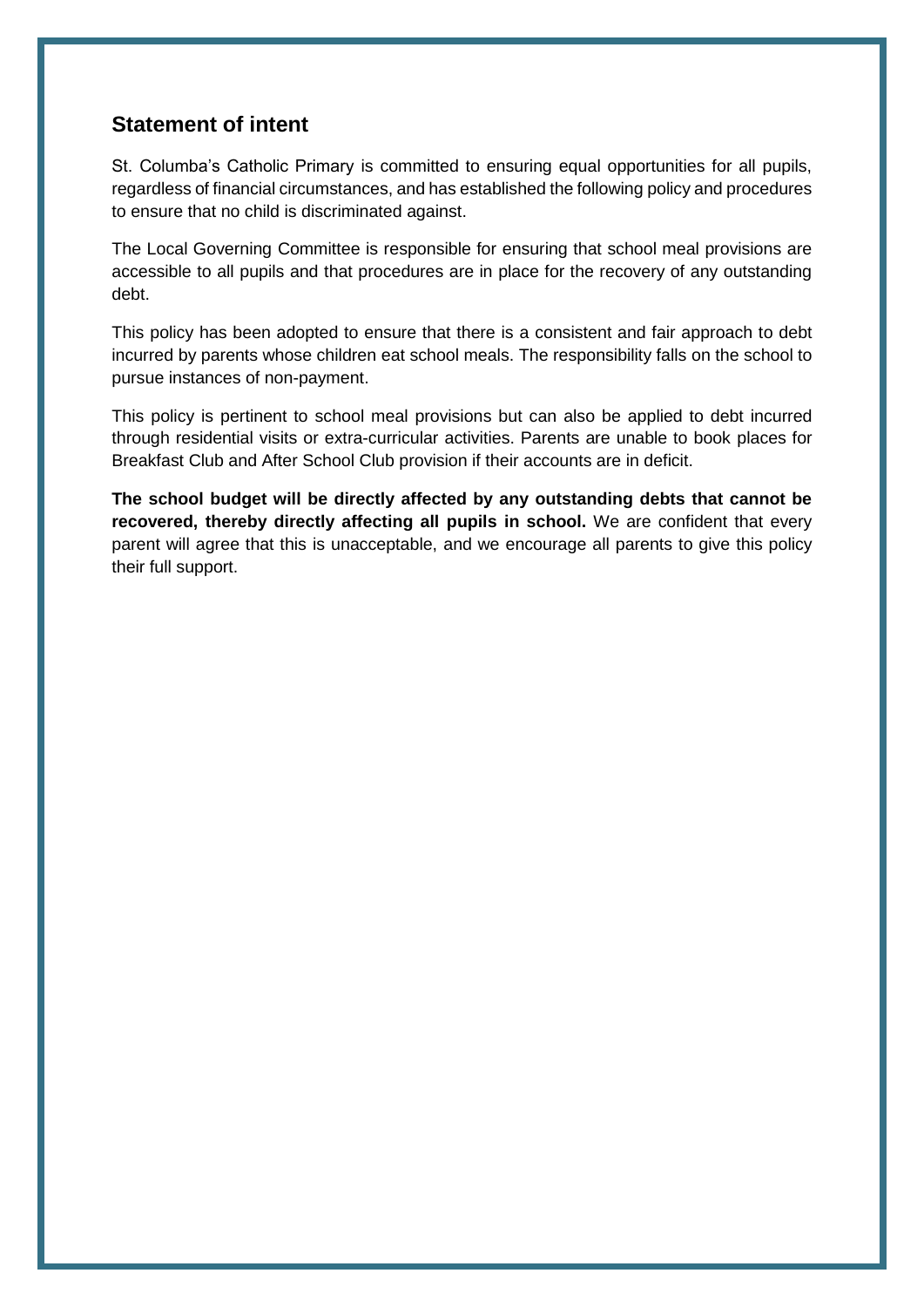## <span id="page-3-0"></span>**1. Legal framework**

This policy has due regard to all relevant legislation and statutory guidance including, but not limited to, the following:

- The Education Act 1996
- The Requirements for School Food Requlations 2014
- DfE (2018) 'Charging for school activities'
- DfE (2020) 'Governance handbook'

This policy operates in conjunction with the following school policies:

- Complaints Procedures Policy
- Debt Recovery Policy
- Charging and Remissions Policy

## <span id="page-3-1"></span>**2. Charging for school meals**

School meals are available to pupils at a cost of £2.25 (Reception to Year 6) or £2.00 (Nursery pupils). There is no cost to those in receipt of FSM entitlement, or pupils in Reception, Year 1 and Year 2 who are eligible for Universal Free School Meals. See details of FSM entitlement [below.](#page-3-2)

Payment for school meals must be made before a pupil can order a school lunch. Payments can be made daily, weekly, fortnightly, monthly or when the account nears zero. Payment is made using the school's online payment system via the School Gateway app. For further information, please contact the School Office.

### <span id="page-3-2"></span>**3. Free school meals (FSM)**

There is a statutory right to FSM for families who meet certain criteria. It is important that all parents who qualify take up their entitlement so that their child can receive a school meal each day.

Parents who receive one or more of the following support payments are entitled to receive FSM (assuming the parent does not receive working tax credit):

- Universal Credit
- Income support
- Income-based jobseeker's allowance
- Income-related employment and support allowance
- Support under part VI of the Immigration and Asylum Act 1999
- The guaranteed element of pension credit
- Child tax credit (provided they are not also entitled to working tax credit and have an annual gross income of no more than the current threshold)
- Working tax credit run-on paid for four weeks after they stop qualifying for working tax credit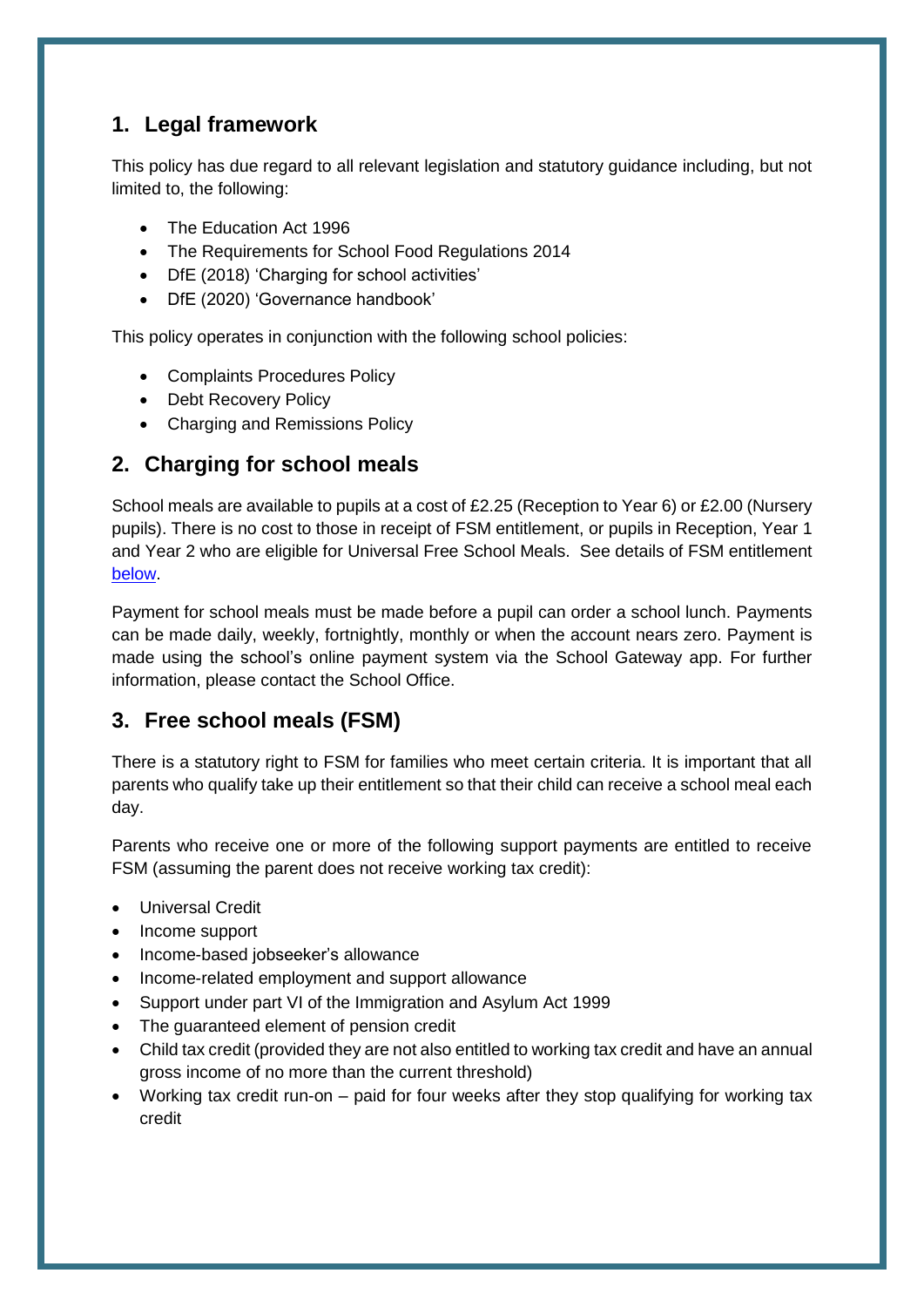A pupil is only eligible to receive FSM when a claim for FSM has been made on their behalf to the Pupil Support Team at North Tyneside Council. They will then notify the school of their eligibility.

The responsibility for checking the eligibility of applicants for FSM rests with the Local Authority who carry out these checks via their eligibility checking system.

The school and LA, where appropriate, should record the date on which they receive the initial application for FSM from a parent. Eligibility checks are carried out promptly to ensure that the most accurate and up-to-date information is being utilised.

#### <span id="page-4-0"></span>**4. Management of school meal debts**

#### **Steps of management of debt**

#### **Initial Reminders**

Parents will receive an initial reminder. This will be via an informal method of communication such as:

Text message Text message Phone call Reminder email

These initial reminders will be sent at regular intervals once a child's School Gateway account is in deficit. This will notify parents of the amount of debt owed. The date and time that these initial reminders are sent will be recorded by school.

#### **Formal Invoices**

Where there is an outstanding payment of £22.50 (10 school days of meals at a cost of £2.25 per meal) yet to be received, an invoice will be created outlining the value and reason for the debt.

**First formal written reminder** – an official, dated letter addressed to the parent / debtor is written up as soon as a child's School Gateway account reaches a debit of -£22.50.

**Second formal written reminder** – this is sent **one week** after the first formal written reminder, stating the details of all previous reminders (initial and formal) to demonstrate that previous efforts have been made to make the person aware that an outstanding debt is overdue.

Following the second formal written reminder, if payment hasn't been made by a specified date, parents will be informed that they need to provide a packed lunch for their child until the debt has been cleared.

If these reminders are not responded to, another letter is sent to the parent / debtor advising them that the case has been referred to the Local Governing Committee of St. Columba's Catholic Primary School. These parties agree on a timeframe for a repayment or, if necessary, a payment plan for separate instalments. Parents will need to continue to provide a packed lunch for their child as no school meals can be ordered until the payment plan has been cleared.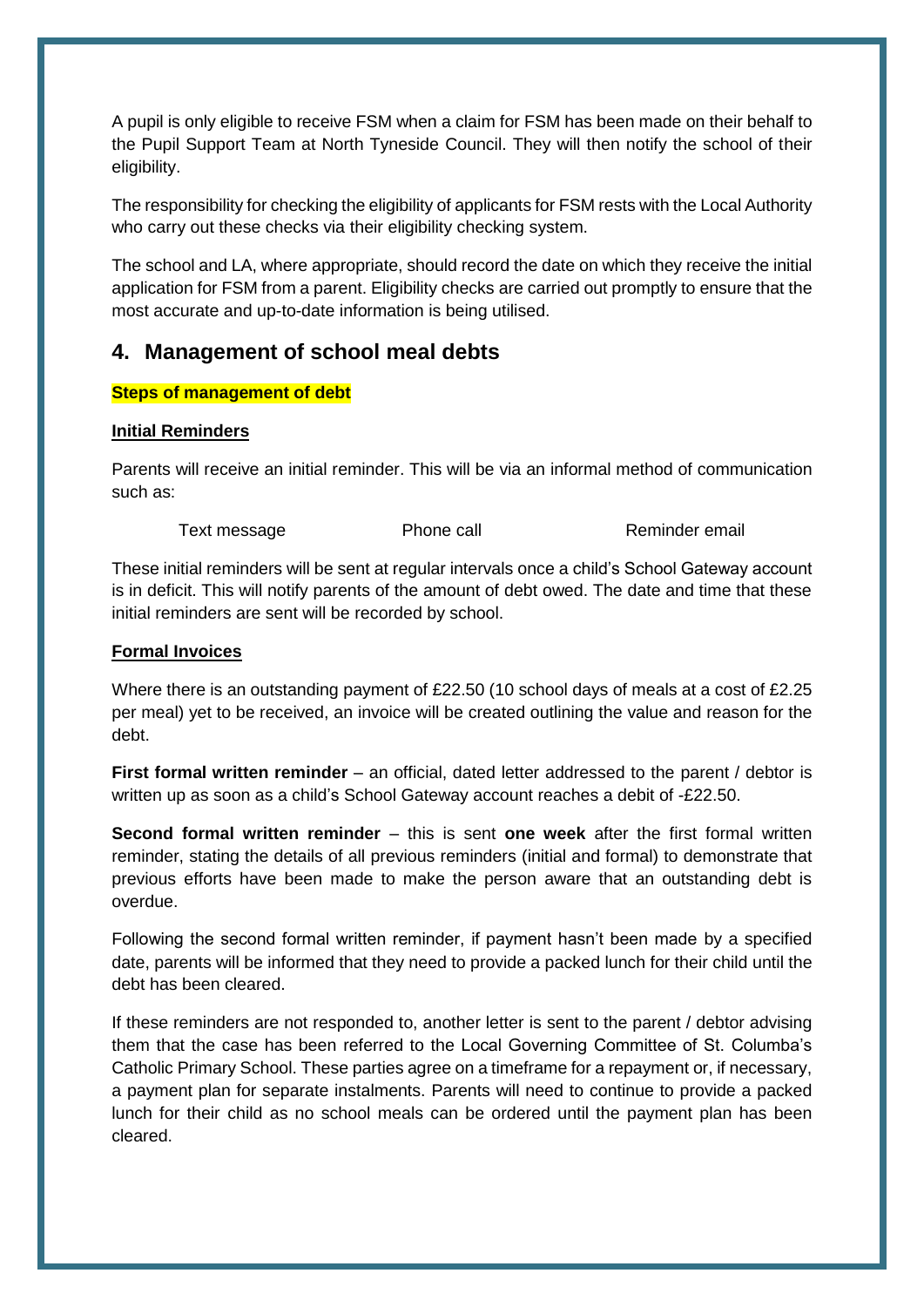The school expects that the debt should be repaid as soon as possible, particularly after repeated reminders; however, this can be negotiated at the discretion of the Local Governing **Committee.** 

If there is a case where the parent / debtor is deemed to be refusing to pay without sufficient reason, the school may consider involving the Bishop Bewick Catholic Education Trust's legal services to resolve the issue and recuperate owed funds.

## <span id="page-5-0"></span>**5. Exceptional circumstances and remissions**

Our school Governors and Staff are always available to help and support where we are able. Please arrange an appointment to talk to us if parents have concerns, queries or need advice and support.

We appreciate that family circumstances can differ and that childcare arrangements are unique and personal to each family. In the case where a child's contact with their parents is shared between different households, initial reminders and formal correspondence will be sent to the parent we have listed as **priority contact one** on our school database. We would therefore appreciate the support of both parents to work with the school to clear any debt. Individual circumstances will be considered on a case by case basis. We would request that, if parents are sharing responsibility for the payment of school meals, and both parties would like to receive correspondence from school, please inform the School Office.

The school ensures that parents of pupils are aware of the help the school can extend to those in financial difficulty. Parents who may be eligible for support are those in receipt of any of the benefits outlined in [section 3](#page-3-2) of this policy.

In a case where there is, or it is suspected that there is, an overdue debt from a family who may qualify for support, details of the different types of bursaries available should be sent to the parent / debtor in question.

We understand that financial difficulties can place great strain on people. If you are currently experiencing financial difficulties and would like to speak to somebody for advice, you may find the following organisations helpful:

- Money Advice Service, available on 0800 138 7777 or at: <https://www.moneyadviceservice.org.uk/en>
- Citizens Advice, available on 0800 144 8848 or at: <https://www.citizensadvice.org.uk/about-us/contact-us/contact-us/contact-us/>
- National Debtline, available on 0808 808 4000 or at: <https://www.nationaldebtline.org/contact-us/>

The Local Governing Committee is not guaranteed, but may decide, to waive or reduce the outstanding debt in these circumstances.

## <span id="page-5-1"></span>**6. Monitoring and review**

This policy is reviewed annually by the Local Governing Committee and Headteacher. The next scheduled review date for this policy is 1<sup>st</sup> April 2023.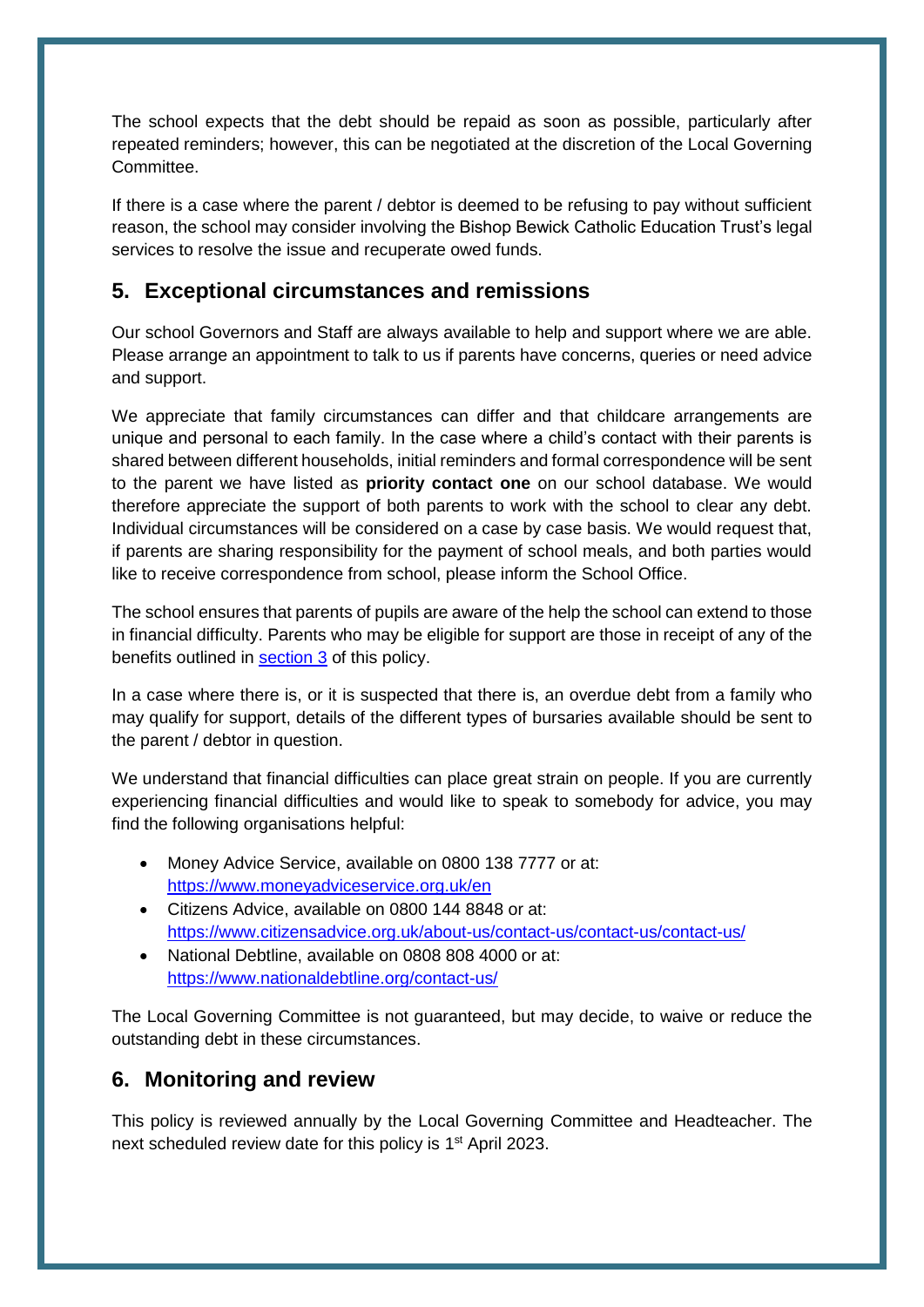## **Appendix A: Reminder letter**



<span id="page-6-0"></span>*St. Columba's Catholic Primary School*

Station Road, Wallsend, Tyne and Wear. NE28 8EN Telephone: 0191 262 3098 **www.stcolumbasprimary.co.uk Email Address: [scpschool@stcolumbasprimary.co.uk](mailto:scpschool@stcolumbasprimary.co.uk)** Headteacher: Mrs. C. Garbutt



#### **Re: Reminder letter of payment for school meals**

Dear **name of parent**,

According to our records, it appears that there is an outstanding payment for school meals for your child from **date**. The amount due for payment is £**amount**. We would be grateful if you would kindly clear this outstanding balance as soon as possible. The last payment shown on our system was made on **date**. Please pay via the School Gateway app.

If the debt is not paid, the issue will be escalated to the Local Governing Committee.

If you have any queries or difficulties with the payment of this amount, please let us know immediately and we will aim to help. Feel free to contact Mrs Wallace at the School Office via the contact details above.

Thank you for your cooperation in this matter.

Yours sincerely,

Mrs Wallace

School Business Manager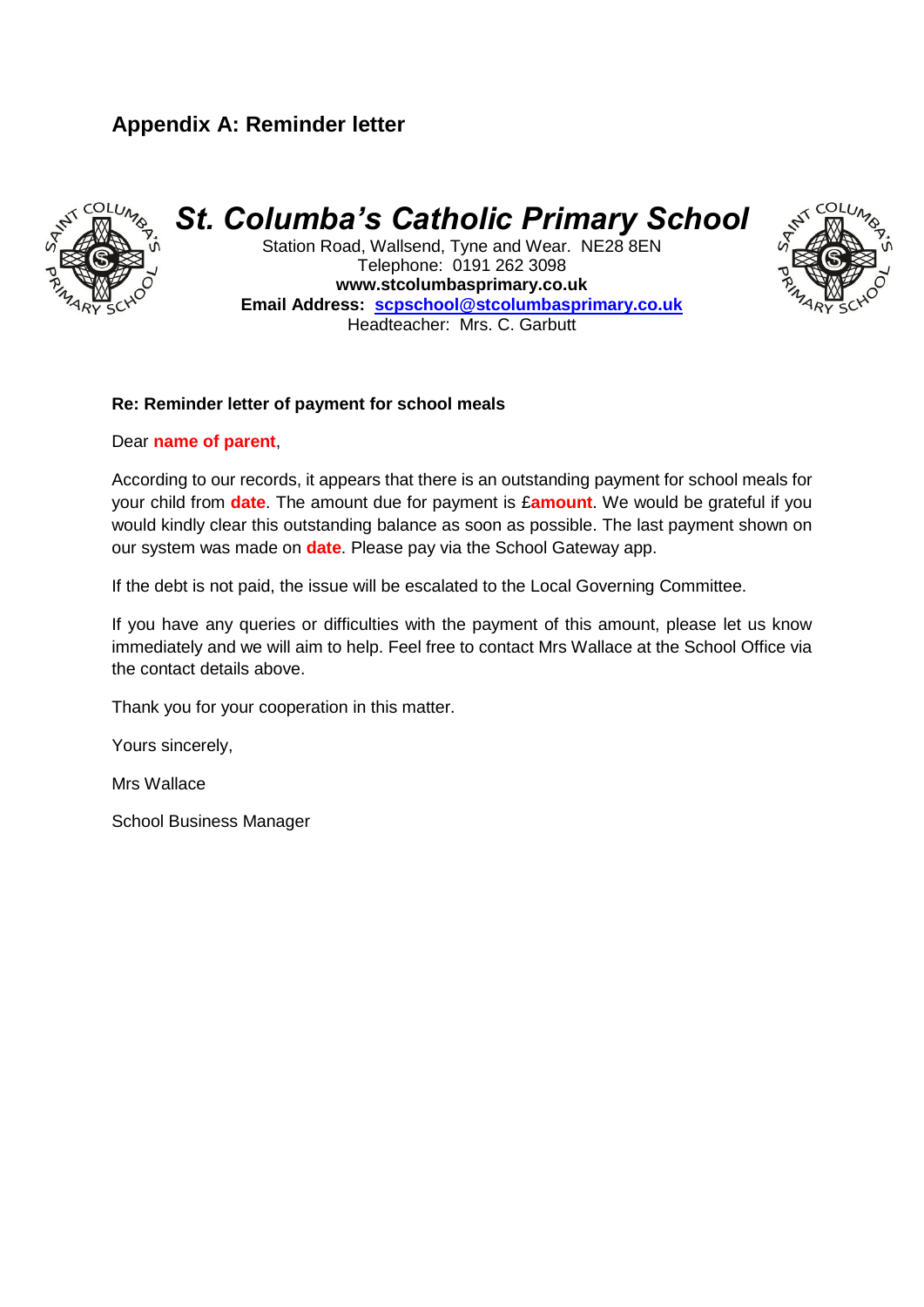## **Appendix B: Final warning letter**



## <span id="page-7-0"></span>*St. Columba's Catholic Primary School*

Station Road, Wallsend, Tyne and Wear. NE28 8EN Telephone: 0191 262 3098 **www.stcolumbasprimary.co.uk Email Address: [scpschool@stcolumbasprimary.co.uk](mailto:scpschool@stcolumbasprimary.co.uk)** Headteacher: Mrs. C. Garbutt



#### Dear **name of parent**,

We have written to you previously regarding your child's outstanding school meal fees and, according to our records, we still have not received any payment. The last payment shown on our system was made on **date**.

The previous reminders that have been sent are as follows:

- Initial reminder 1: **date and time**
- Initial reminder 2: **date and time**
- First formal written reminder: **date and time**

The amount due for payment is £**amount** and, as per our School Meals Provisions and Debt Management Policy, unless we receive payment by **date**, your child will need to bring a packed lunch until the debt has been paid, via the School Gateway app.

If the debt is not paid within this time, the issue will be escalated to the Local Governing Committee.

If you have any queries or difficulties with the payment of this amount, please let us know and we will aim to help and support where possible.

Thank you for your cooperation in this matter.

Mrs C Garbutt

Headteacher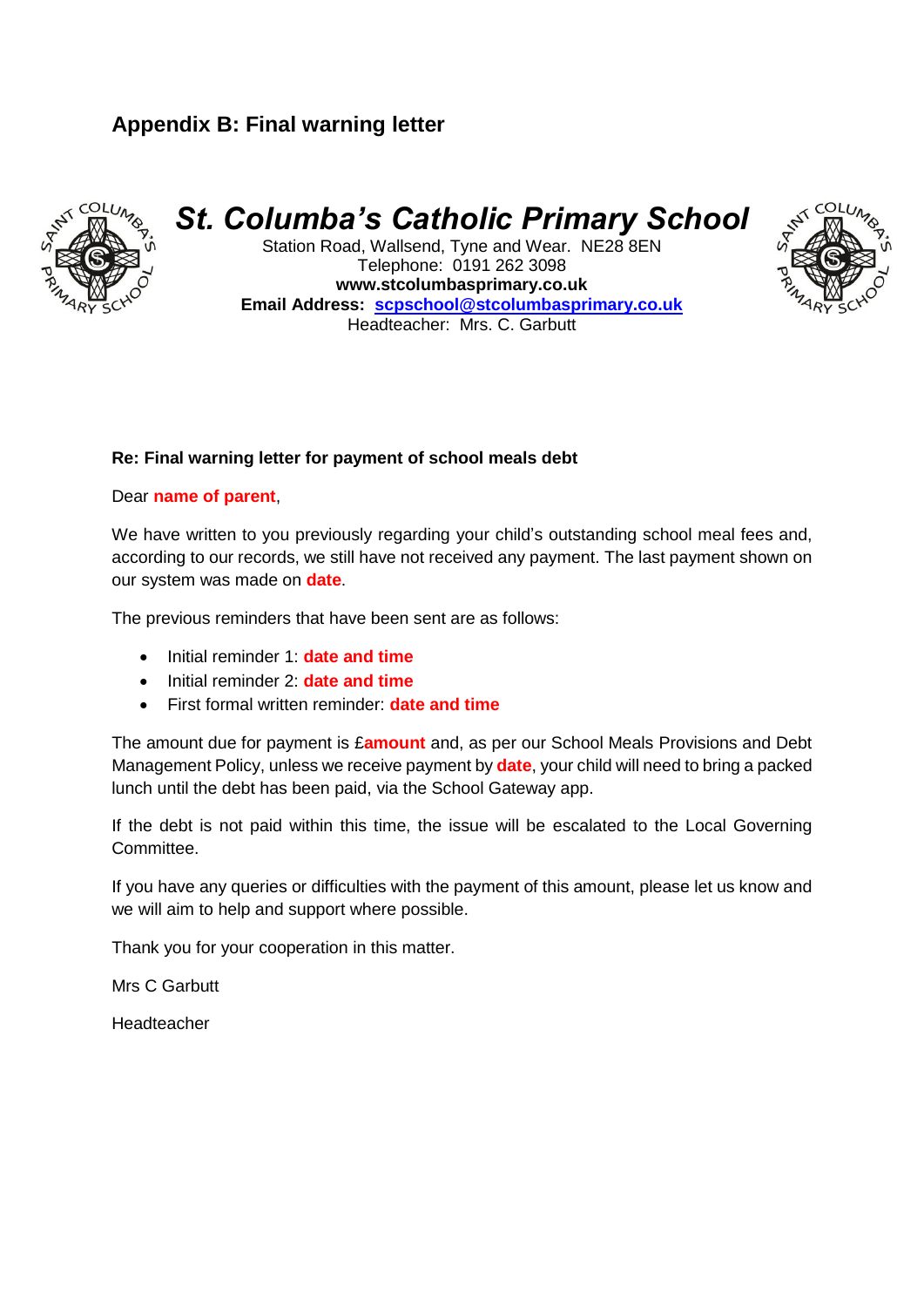## **Appendix C: Outstanding debt payment plan letter**



<span id="page-8-0"></span>*St. Columba's Catholic Primary School*

Station Road, Wallsend, Tyne and Wear. NE28 8EN Telephone: 0191 262 3098 **www.stcolumbasprimary.co.uk Email Address: [scpschool@stcolumbasprimary.co.uk](mailto:scpschool@stcolumbasprimary.co.uk)** Headteacher: Mrs. C. Garbutt



#### **RE: Outstanding debt payment plan**

#### Dear **name of parent**,

I am writing to you following our discussion with the Local Governing Committee regarding your outstanding debts to the school.

**[Outline here the details of the meeting held with the parent and Local Governing Committee to discuss the payment schedule. Note the date and time of the meeting, outline the conclusions that came from the meeting, and reflect the agreed payment schedule using the table below.]**

As discussed on **date** and **time**, you currently owe the school £**amount** – a full breakdown of which can be found in the invoice issued to you on **date**, which is attached.

We appreciate that money pressures can be stressful and, as agreed in our previous communication with the Local Governing Committee, we have outlined the agreed payment plan below.

#### **Payment plan**

| <b>Outstanding debt</b>         |  |
|---------------------------------|--|
| <b>Schedule of payments</b>     |  |
| Total number of payments agreed |  |
| <b>Instalment amount</b>        |  |
| <b>First payment date</b>       |  |
| <b>Second payment date</b>      |  |
| Third payment date              |  |